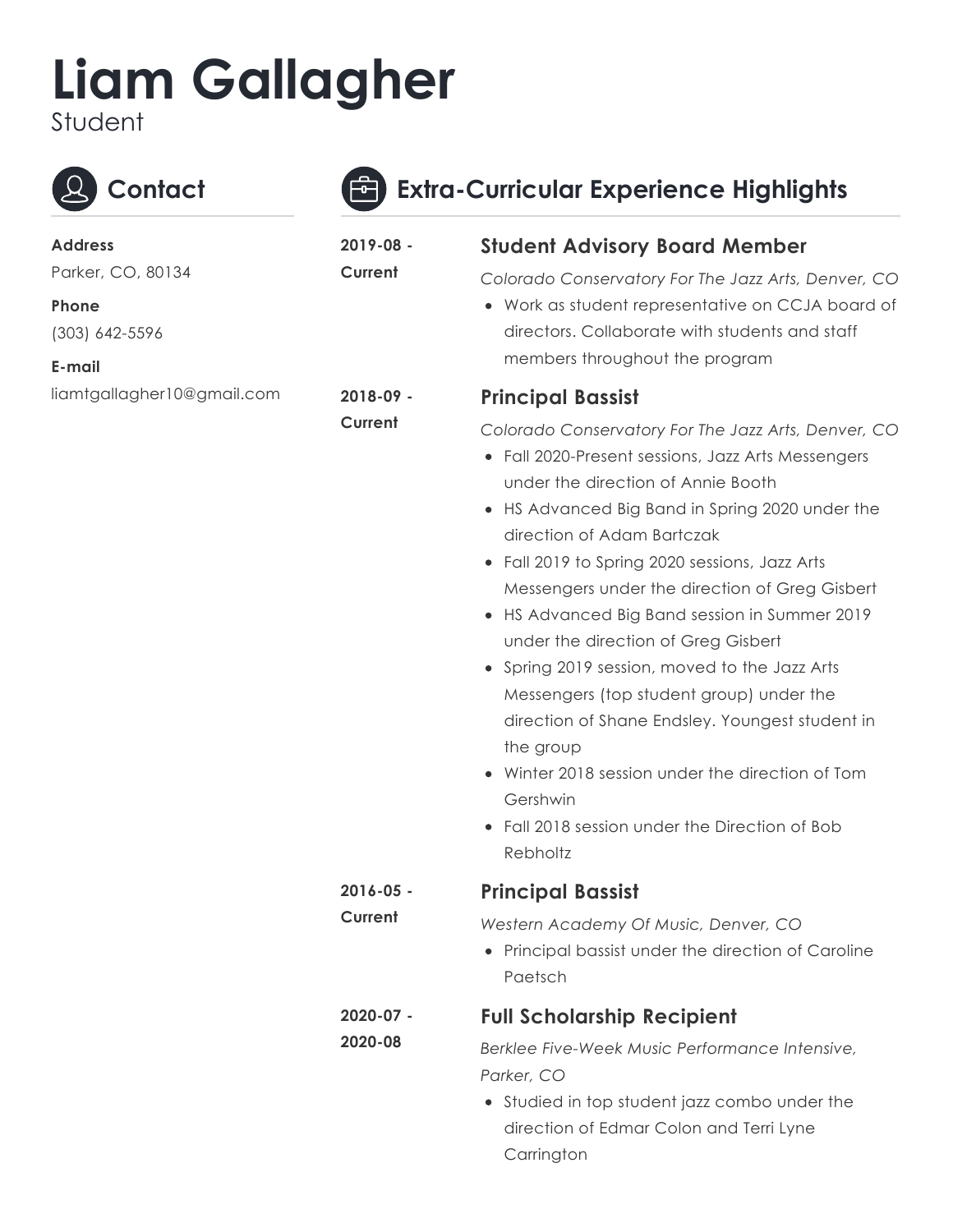| 2020-03              | <b>Studio Producer</b>                                                                                                                                                                                         |
|----------------------|----------------------------------------------------------------------------------------------------------------------------------------------------------------------------------------------------------------|
|                      | Chaparral High School, Parker, CO<br>Worked as top producer for the Chaparral HS<br>recording studio                                                                                                           |
| 2017-08 -<br>2020-03 | <b>Principal Bassist</b>                                                                                                                                                                                       |
|                      | Chaparral High School, Parker, CO<br>• Wolverine Symphony Orchestra                                                                                                                                            |
| 2019-06 -            | <b>Internship Student</b>                                                                                                                                                                                      |
| 2020-01              | KUVO Jazz Radio Station, Denver, CO<br>Assisted on-air KUVO radio DJ Susan Gatchet on<br>$\bullet$<br>live soundboard.<br>Contributed to building station's digital music<br>library by cataloging recordings. |
| $2018 - 12$ -        | <b>Principal Bassist</b>                                                                                                                                                                                       |
| 2019-03              | Chaparral High School, Parker, CO<br>Performed in the orchestra for Chaparral HS<br>Spring 2019 musical "Dirty Rotten Scoundrels"                                                                              |
| $2018 - 07 -$        | <b>Student</b>                                                                                                                                                                                                 |
| 2018-07              | University Of Colorado, Boulder, CO<br>• Jazz summer program student                                                                                                                                           |
| $2015 - 06 -$        | <b>Mentor/Teaching Assistant</b>                                                                                                                                                                               |
| 2018-06              | Chaparral Elementary Instrumental Music, Parker, CO<br>Assisted instructors in teaching students to play a<br>wide variety of musical instruments.<br>Delivered personalized educational leabourced            |

Delivered personalized educational, behavioral and emotional support to individual students to enable positive learning outcomes.



## $\mathbf{\hat{x}}$  Awards, Scholarships, and Festivals

- 2020 Full scholarship to Berklee College of Music's Aspire Five Week Summer Program
- 2020 Outstanding Leadership Award, Chaparral High School Jazz Band, recommended by peers
- 2020 Featured guest artist at fundraiser at the Colorado Governor's mansion
- 2019 Awarded a letter in band, Chaparral High